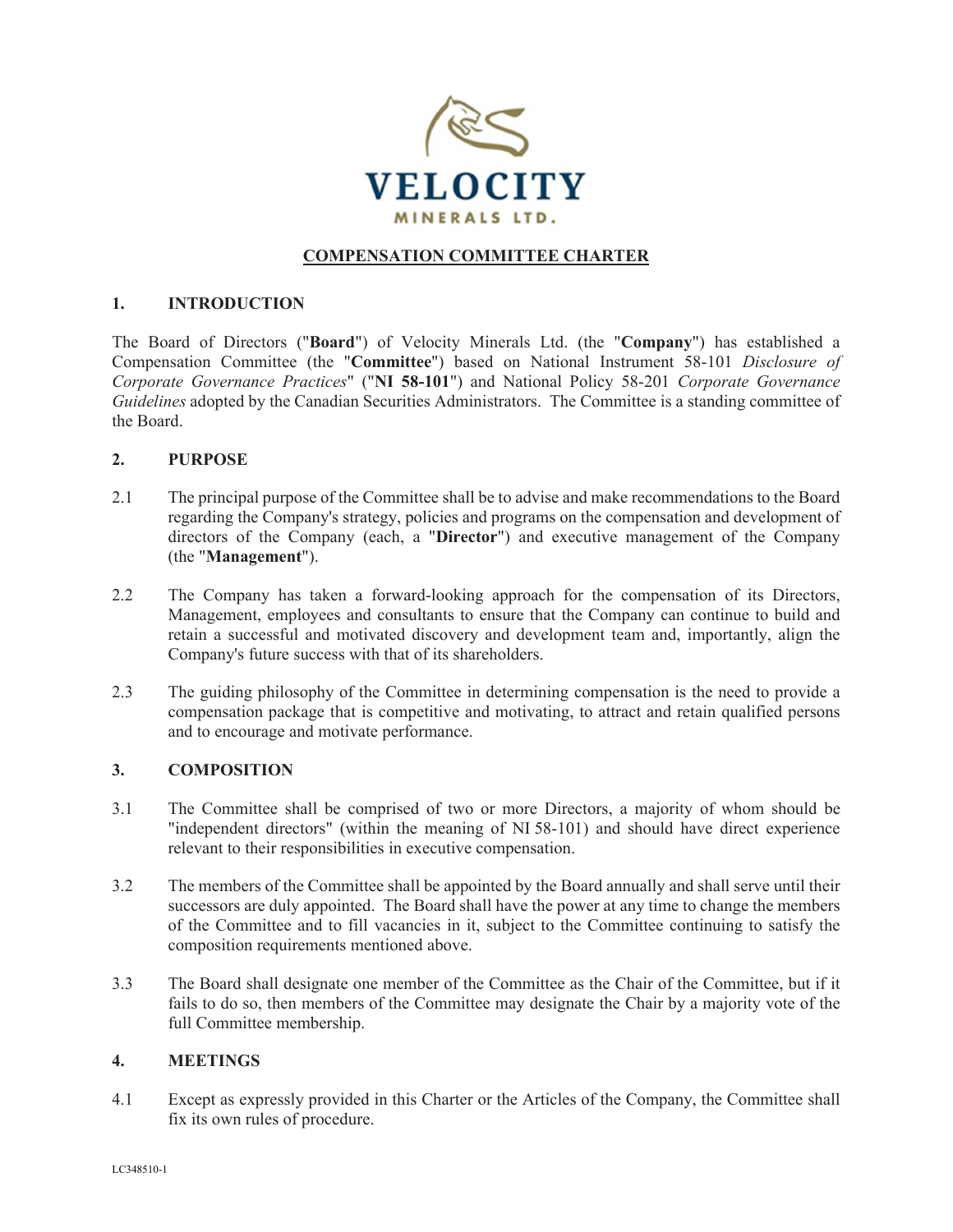- 4.3 At all meetings of the Committee, the presence of a majority of the members shall constitute a quorum for the transaction of the business and the vote of a majority of the members present shall be the act of the Committee.
- 4.4 Members of the Committee may participate in a meeting of the Committee by means of such telephonic, electronic or other communication facilities as to permit all persons participating in the meeting to communicate adequately with each other, and a member participating in such a meeting by any such means is deemed to be present at that meeting.
- 4.5 The Committee shall maintain written minutes of its meetings, which minutes shall be filed with the minutes of the meetings of the Board. The Committee shall make regular reports of its meetings to the Board, directly or through its Chair, accompanied by any recommendations to the Board approved by the Committee.
- 4.6 Any action required or permitted to be taken at any meeting of the Committee may be taken without a meeting if all of its members consent in writing to the action and such writing is filed with the records of proceedings of the Committee.
- 4.7 Directors not on the Committee may attend meetings at their discretion. At the request of the Chair of the Committee, members of Management and outside consultants shall attend Committee meetings.

# **5. AUTHORITY AND RESPONSIBILITIES**

- 5.1 The Committee shall have the principal roles and responsibilities as are more particularly set forth in Section 5.2 below. The Committee shall also carry out any other responsibilities and duties delegated to it by the Board from time to time related to and as required by changing business, legislative, regulatory, legal or other conditions.
- 5.2 The principal roles and responsibilities of the Committee shall include:
	- (a) reviewing and assessing the adequacy of this Charter from time to time and, where necessary, recommending changes to this Charter;
	- (b) considering and reviewing the adequacy and form of compensation of Directors and Management so as to ensure that the compensation reflects the Directors and Management's skill and experience levels, and the risks and responsibilities of such positions;
	- (c) making recommendations to the Board for approval in respect of the amount and composition of the compensation to be paid to Management;
	- (d) making recommendations to the Board for approval in respect of the amount and composition of compensation to be paid to members of the Board and the committees thereof;
	- (e) reviewing and approving the corporate goals and objectives relevant to Management, evaluating their performance in light of these goals and objectives and making